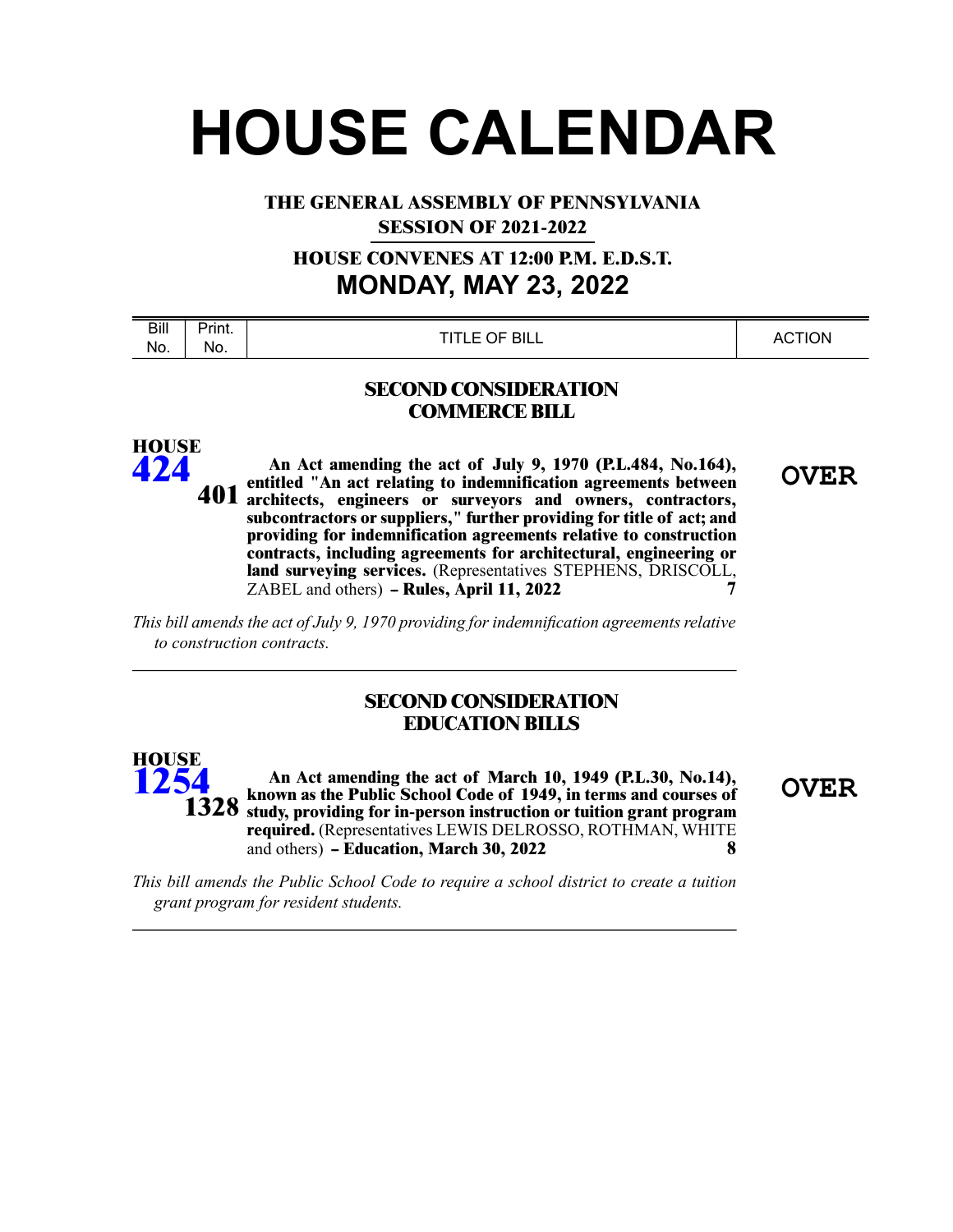# **SECOND CONSIDERATION EDUCATION BILLS**



**An Act amending the act of March 10, 1949 (P.L.30, No.14), known as the Public School Code of 1949, in miscellaneous provisions relating to institutions of higher education, prohibiting scholarship displacement at public institutions of higher education under certain circumstances.**(Representatives POLINCHOCK, MOUL, BERNSTINE and others) **- Education, May 23, 2022** 1



*This bill amends the Public School Code to prohibit scholarship displacement at public institutions of higher education under certain circumstances.*

# **SECOND CONSIDERATION FINANCE BILLS**

**HOUSE [359](/cfdocs/billinfo/billinfo.cfm?syear=2021&sind=0&body=H&type=B&bn=359)**

**OVER An Act amending the act of April 9, 1929 (P.L.343, No.176), known as The Fiscal Code, in emergency finance and tax provisions, providing for exemption from taxation.**(Representatives MARKOSEK, HILL-EVANS, A. DAVIS and others) **- Finance, January 26, 2022 14 331**

*This bill amends the Fiscal Code to exclude economic recovery payments issued under the Federal Coronavirus Aid Act or the Federal Consolidated Appropriations Act, 2021, from consideration as income, earned income or taxable income.*



**HOUSE [398](/cfdocs/billinfo/billinfo.cfm?syear=2021&sind=0&body=H&type=B&bn=398)**

**OVER An Act amending the act of April 9, 1929 (P.L.177, No.175), known as The Administrative Code of 1929, in powers and duties 1207** of the Department of Revenue, repealing provisions relating to **vehicle and tractor codes.** (Representatives O'NEAL, OWLETT, RYAN and others) **-- Finance, February 8, 2022 12**

*This bill providesfor powers and duties of the Department of Revenue,repealing provisions relating to vehicle and tractor codes.*

### **SECOND CONSIDERATION HEALTH BILLS**

**An Act amending the act of June 13, 1967 (P.L.31, No.21), known as the Human Services Code, in public assistance, further 372 providing for verification of eligibility.** (Representatives OWLETT, BOBACK, PICKETT and others) **- Health, May 23, 2022** 1



*This bill amends the Human Services Code regarding medical support from noncustodial parents.*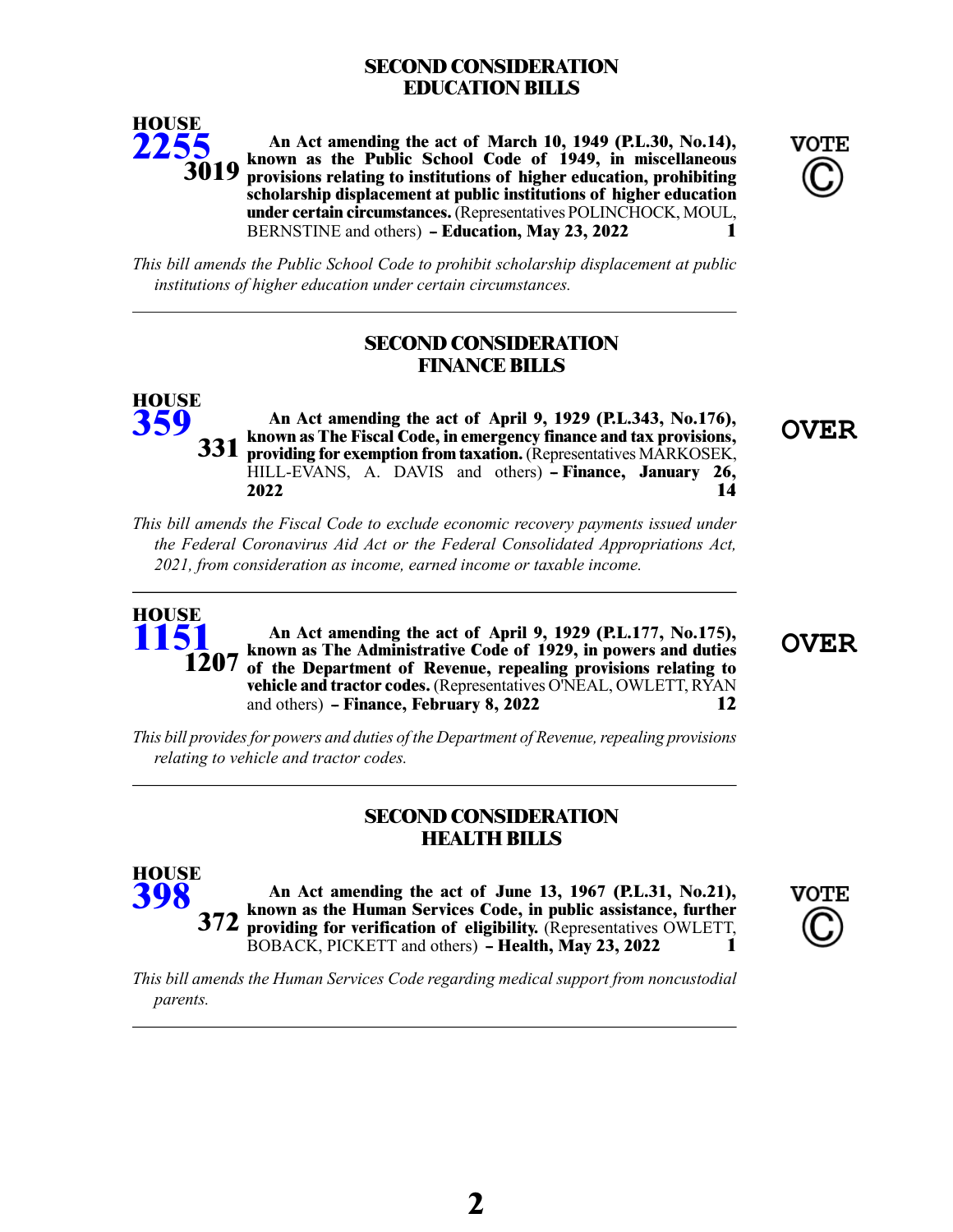# **SECOND CONSIDERATION HEALTH BILLS**



**[709](/cfdocs/billinfo/billinfo.cfm?syear=2021&sind=0&body=S&type=B&bn=709)**

**HOUSE [38](/cfdocs/billinfo/billinfo.cfm?syear=2021&sind=0&body=H&type=B&bn=38)**

**An Act amending the act of June 29, 1953 (P.L.304, No.66), known as the Vital Statistics Law of 1953, in general provisions, further providing for definitions; and, in records, further providing for disclosure to governmental agencies.** (Representatives KLUNK, **ECKER, RYAN and others) - Health, May 23, 2022** 1 **2857**



*This bill amends the Vital Statistics Law to add definitions and to require the Department of Health to disclose vital statistics information for research purposes.*

An Act providing for cytomegalovirus education and newborn<br> **Screening.** (Senators TOMLINSON, MARTIN, MENSCH and **OVER 1088** others) – Health, April 25, 2022 4 **SENATE**

*This bill establishes the freestanding CMV Education and Newborn Screening Act.*

#### **SECOND CONSIDERATION JUDICIARY BILLS**

**OVER A Joint Resolution proposing integrated amendments to the Constitution of the Commonwealth of Pennsylvania, organizing the Judiciary into representative districts and further providing for 105 residency requirements.** (Representatives DIAMOND, KAUFFMAN, BERNSTINE and others) **-- Judiciary, April 27, 2022 2**

*This bill is a Joint Resolution proposing integrated amendments to the Constitution of the Commonwealth of Pennsylvania, organizing the Judiciary into representative districts and further providing for residency requirements.*

#### **HOUSE [1587](/cfdocs/billinfo/billinfo.cfm?syear=2021&sind=0&body=H&type=B&bn=1587)**

**OVER An Act amending Titles 18 (Crimes and Offenses) and 42 (Judiciary and Judicial Procedure) of the Pennsylvania Consolidated Statutes, in assault, providing for arrests of previously convicted persons possessing firearms in a subsequent offense; and, in sentencing, providing for sentences for previously convicted persons possessing firearms in a subsequent offense.** (Representatives A. BROWN, KAUFFMAN, STEPHENS and others) **- Rules, February 9, 2022 11**

*This bill provides for arrests of previously convicted persons possessing firearms in a subsequent offense.*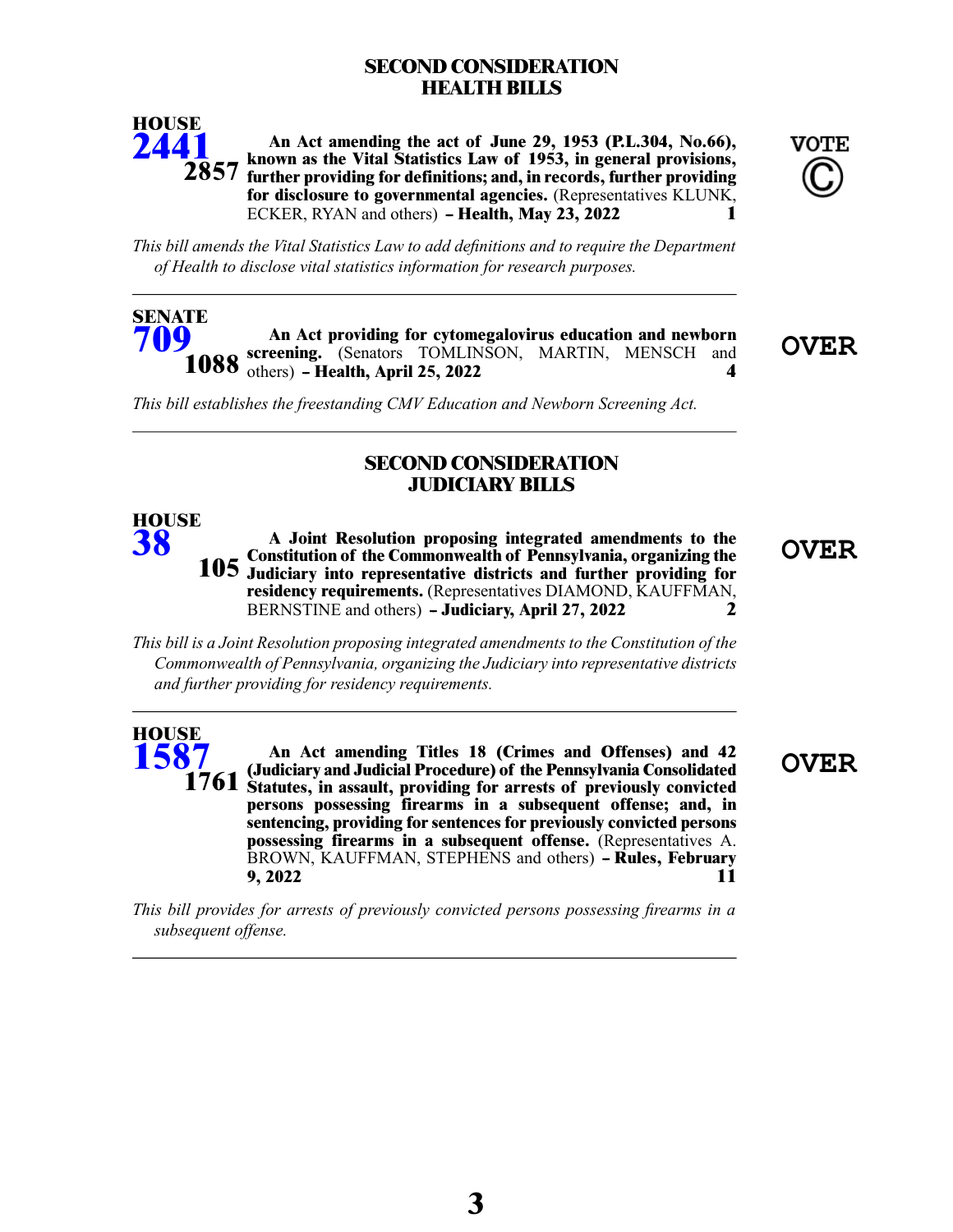# **SECOND CONSIDERATION LABOR & INDUSTRY BILL**



**OVER An Act amending the act of November 10, 1999 (P.L.491, No.45), known as the Pennsylvania Construction Code Act, in adoption and enforcement by municipalities, further providing for administration and enforcement.** (Representatives DAVANZO, JAMES, LEWIS DELROSSO and others) **- Labor & Industry, March 28, 2022 10** 

*This bill amends Section 501 of the Uniform Construction Code to require construction permit holdersfor non-residential construction sitesto disclose the names and addresses of the contractors performing work on the site.*

#### **SECOND CONSIDERATION PROFESSIONAL LICENSURE BILL**

**OVER An Act amending the act of December 20, 1985 (P.L.457, No.112), known as the Medical Practice Act of 1985, further providing for institutional license; and abrogating a related regulation.** (Representatives GILLESPIE, JAMES, HILL-EVANS and others) **-- Professional Licensure, January 26, 2022 14 HOUSE [1862](/cfdocs/billinfo/billinfo.cfm?syear=2021&sind=0&body=H&type=B&bn=1862) 2108**

*This bill amends the Medical Practice Act to preserve a COVID-19 regulatory waiver that allows physicians with an institutional license in a teaching hospital to serve patients at more than just two facilities in a given health system.*

#### **SECOND CONSIDERATION STATE GOVERNMENT BILLS**

**OVER An Act granting authority to sports organizations relating to mask wearing during sporting events.** (Representatives DAVANZO, COX, DIAMOND and others) - State Government, April 12, **2022 6 HOUSE [1218](/cfdocs/billinfo/billinfo.cfm?syear=2021&sind=0&body=H&type=B&bn=1218) 1278**

*This bill grants authority to sports organizations relating to mask wearing during sporting events.*

**OVER An Act amending the act of June 3, 1937 (P.L.1333, No.320), known as the Pennsylvania Election Code, in preliminary provisions, establishing the Bureau of Election Audits; in the Secretary of the Commonwealth, providing for reports on implementation of elections; and, in electronic voting systems, repealing provisions relating to statistical sample.** (Representatives CUTLER, RYAN, ROWE and others) **- State Government, March 30, 2022** 8 **HOUSE [1482](/cfdocs/billinfo/billinfo.cfm?syear=2021&sind=0&body=H&type=B&bn=1482) 1600**

*This bill establishes the Bureau of Election Audits.*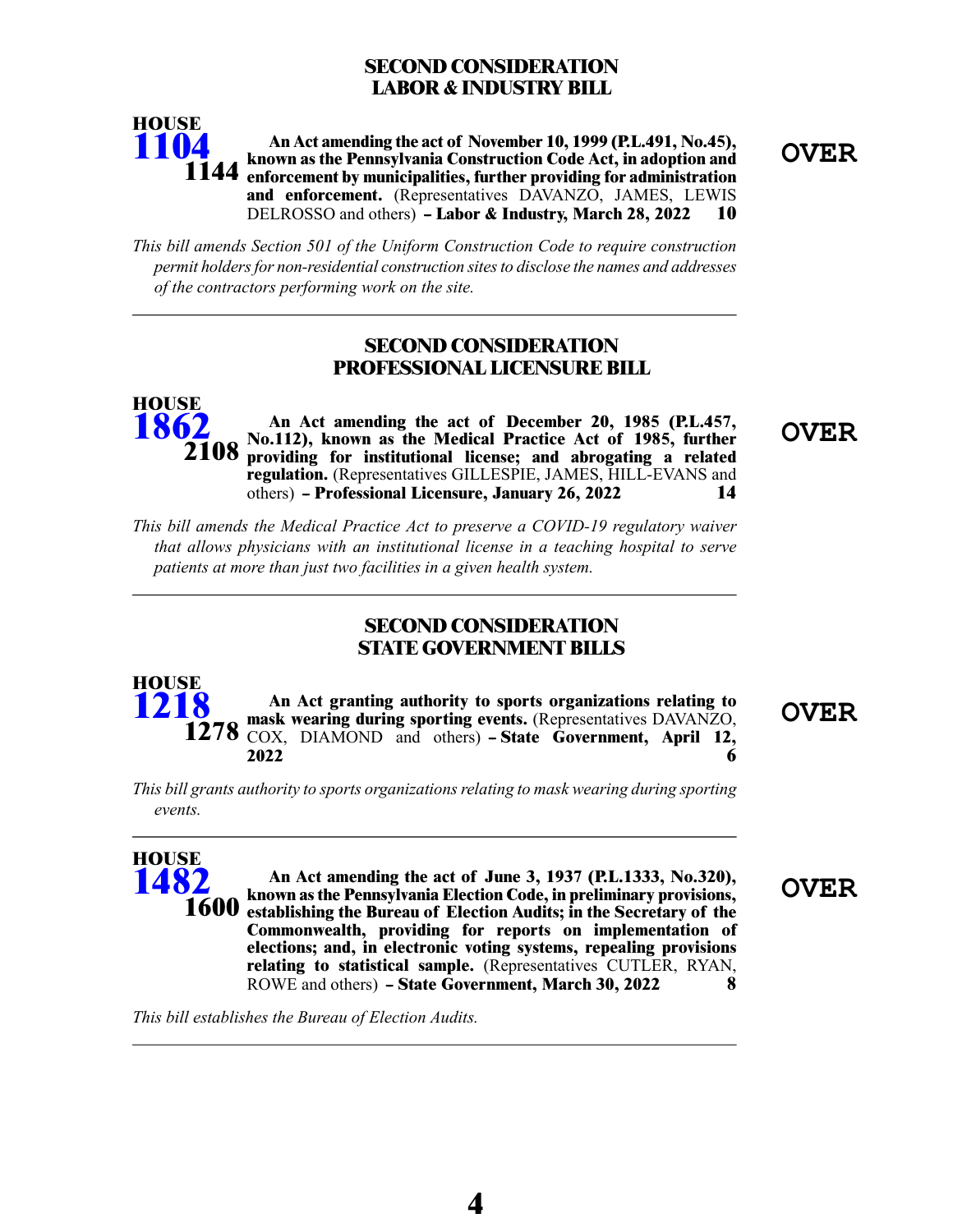# **SECOND CONSIDERATION STATE GOVERNMENT BILLS**



**OVER A Joint Resolution proposing separate and distinct and integrated amendments to the Constitution of the Commonwealth of Pennsylvania, further providing for qualifications of electors, for 2178 method of elections and secrecy in voting and for election and registration laws and providing for election audits and for the election and qualifications of the Secretary of the Commonwealth.** (Representatives WHEELAND, STAATS, R. MACKENZIE and others) **-- State Government, April 13, 2022 5**

*This is a Joint Resolution proposing an amendment to the Constitution of the Commonwealth of Pennsylvania providing for qualifications of electors.*

#### **OVER A Joint Resolution proposing an amendment to the Constitution of Pennsylvania, further providing for action on concurrent orders and resolutions.** (Representatives CUTLER, RYAN, HAMM and others) **-- State Government, March 30, 2022 8 HOUSE [2069](/cfdocs/billinfo/billinfo.cfm?syear=2021&sind=0&body=H&type=B&bn=2069) 2390**

*This is a Joint Resolution proposing an amendment to the Constitution of Pennsylvania, further providing for action on concurrent orders and resolutions.*

#### **OVER A Joint Resolution proposing an amendment to the Constitution of Pennsylvania, providing for executive orders.** (Representatives CUTLER, RYAN, HAMM and others) **-- State Government, March 30, 2022 8 HOUSE [2070](/cfdocs/billinfo/billinfo.cfm?syear=2021&sind=0&body=H&type=B&bn=2070) 2391**

*This is a Joint Resolution proposing an amendment to the Constitution of Pennsylvania, providing for executive orders.*

**OVER A Joint Resolution proposing integrated amendments to the Constitution of the Commonwealth of Pennsylvania, further providing for Legislative Reapportionment Commission and providing for the Citizens' Legislative Reapportionment Commission.** (Representatives GROVE AND RYAN) - State Government, April **26, 2022 3 HOUSE [2207](/cfdocs/billinfo/billinfo.cfm?syear=2021&sind=0&body=H&type=B&bn=2207) 2572**

*This bill is a Joint Resolution proposing integrated amendments to the Constitution of the Commonwealth of Pennsylvania, further providing for Legislative Reapportionment Commission and providing forthe Citizens' Legislative Reapportionment Commission.*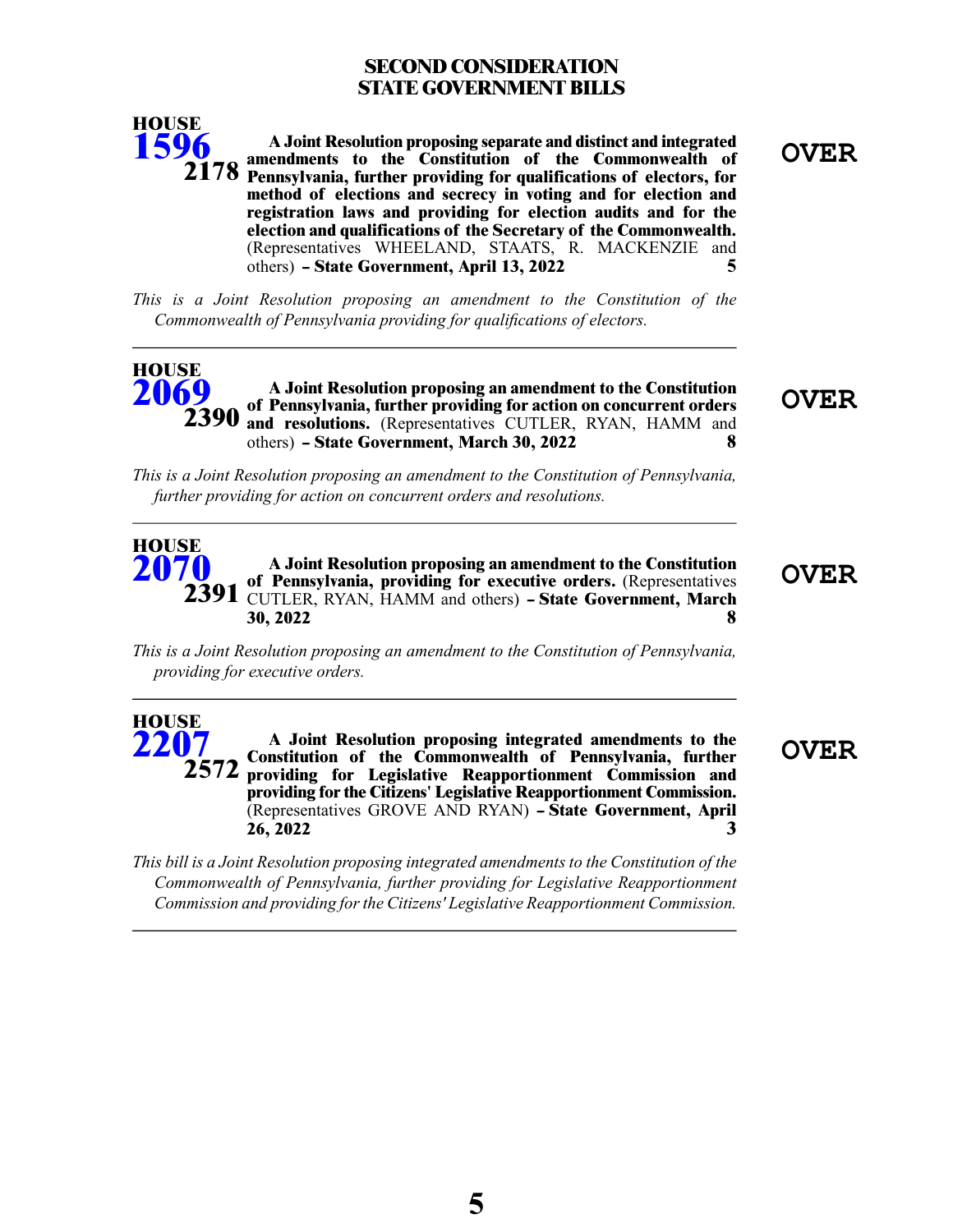# **SECOND CONSIDERATION STATE GOVERNMENT BILLS**



**OVER An Act amending Title 71 (State Government) of the Pennsylvania Consolidated Statutes, in membership, credited service, 1591** classes of service, and eligibility for benefits relating to retirement **for State employees and officers, further providing for mandatory and optional membership in the system and participation in the plan; and, in benefits, further providing for termination of annuities.** (Senators J. WARD, MARTIN, SCAVELLO and others) - State **Government, April 26, 2022 3**

*This bill provides return to Service Legislation: Part-Time Fire Instructor.*

#### An Act amending the act of June 3, 1937 (P.L.1333, No.320),<br> **OVER** own as the Pennsylvania Election Code, in the Secretary of the **OVER known as the Pennsylvania Election Code, in the Secretary of the** 867 Commonwealth, further providing for explanation of ballot question. (Senators PHILLIPS-HILL, ARGALL, BAKER and others) - State **Government, March 30, 2022 8 SENATE [738](/cfdocs/billinfo/billinfo.cfm?syear=2021&sind=0&body=S&type=B&bn=738)**

*This bill provides for explanation of ballot question.*

#### **SECOND CONSIDERATION TRANSPORTATION BILLS**

**OVER An Act designating the portion of State Route 2038, also known as Fitzwatertown Road, between Jenkintown Road and North Hills Avenue in Upper Dublin Township, Montgomery County, as the 116 CPL Vincent J. Wargo, Jr., U.S.M.C. Memorial Highway.** (Representatives SANCHEZ, BURNS, RYAN and others) **-- Transportation, January 26, 2022 14 HOUSE [151](/cfdocs/billinfo/billinfo.cfm?syear=2021&sind=0&body=H&type=B&bn=151)**

*This bill designates the portion of State Route 2038, also known as Fitzwatertown Road, between Jenkintown Road and North Hills Avenue in Upper Dublin Township, Montgomery County, as the CPL Vincent J. Wargo, Jr., U.S.M.C. Memorial Highway.*

**OVER An Act designating a bridge, identified as Bridge Key 43267, on that portion of State Route 3041, also known as Dishong Mountain Road, over U.S. Route 22 in Jackson Township, Cambria County, as the Technical Sergeant Mike Capelli Memorial Bridge.** (Representatives BURNS, GUENST, KINSEY and others) **-- Transportation, January 26, 2022 14 HOUSE [152](/cfdocs/billinfo/billinfo.cfm?syear=2021&sind=0&body=H&type=B&bn=152) 117**

*This bill designates a bridge on that portion of State Route 3041, also known as Dishong Mountain Road, over U.S. Route 22 in Jackson Township, Cambria County, as the Technical Sergeant Mike Capelli Memorial Bridge.*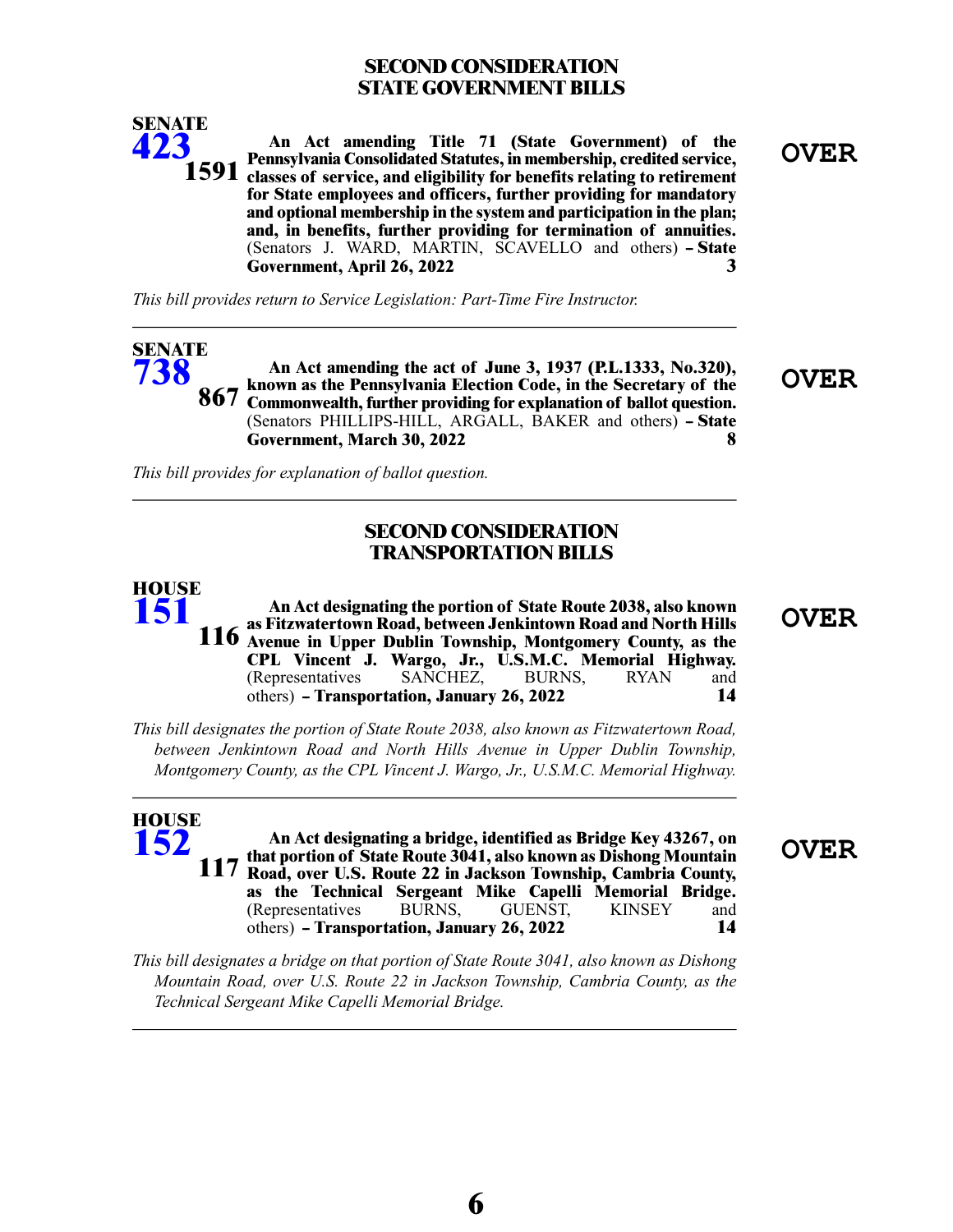# **SECOND CONSIDERATION TRANSPORTATION BILLS**



*This bill designates the portion of Pennsylvania Route 837, also known as Duquesne Boulevard, between Center Street in the City of Duquesne, Allegheny County, and Hoffman Boulevard in West Mifflin Borough, Allegheny County, as the Clifton P. Pitts Memorial Highway.*

#### **HOUSE [929](/cfdocs/billinfo/billinfo.cfm?syear=2021&sind=0&body=H&type=B&bn=929)**

**[371](/cfdocs/billinfo/billinfo.cfm?syear=2021&sind=0&body=H&type=B&bn=371)**

**OVER An Act designating a roundabout at Pennsylvania Route 34, Spring Road, Pennsylvania Route 850, Valley Road, and Pisgah State Road in Carroll Township, Perry County, as the Shane E. Troutman Memorial Roundabout.** (Representatives STAMBAUGH, BURNS, CONKLIN and others) **- Transportation, April 12, 2022 6 924**

*This bill designates a roundabout at Pennsylvania Route 34, Spring Road, Pennsylvania Route 850, Valley Road, and Pisgah State Road in Carroll Township, Perry County, as the Shane E. Troutman Memorial Roundabout.*

#### **An Act amending Title 75 (Vehicles) of the Pennsylvania Consolidated Statutes, in registration of vehicles, providing for Blue Star Family plate.** (Representatives O'NEAL, RYAN, HENNESSEY and others) **-- Rules, May 23, 2022 1 HOUSE [1486](/cfdocs/billinfo/billinfo.cfm?syear=2021&sind=0&body=H&type=B&bn=1486) 1713**

*This bill provides for Blue Star Family plate.*

**An Act amending Title 75 (Vehicles) of the Pennsylvania Consolidated Statutes, in registration of vehicles, providing for special plates for recipients of Air Medal.** (Representatives FARRY, PENNYCUICK, POLINCHOCK and others) **- Transportation, May 23, 2022 1 HOUSE [1571](/cfdocs/billinfo/billinfo.cfm?syear=2021&sind=0&body=H&type=B&bn=1571) 2648**



**VOTE** 

*This bill creates the Air Medal plate.*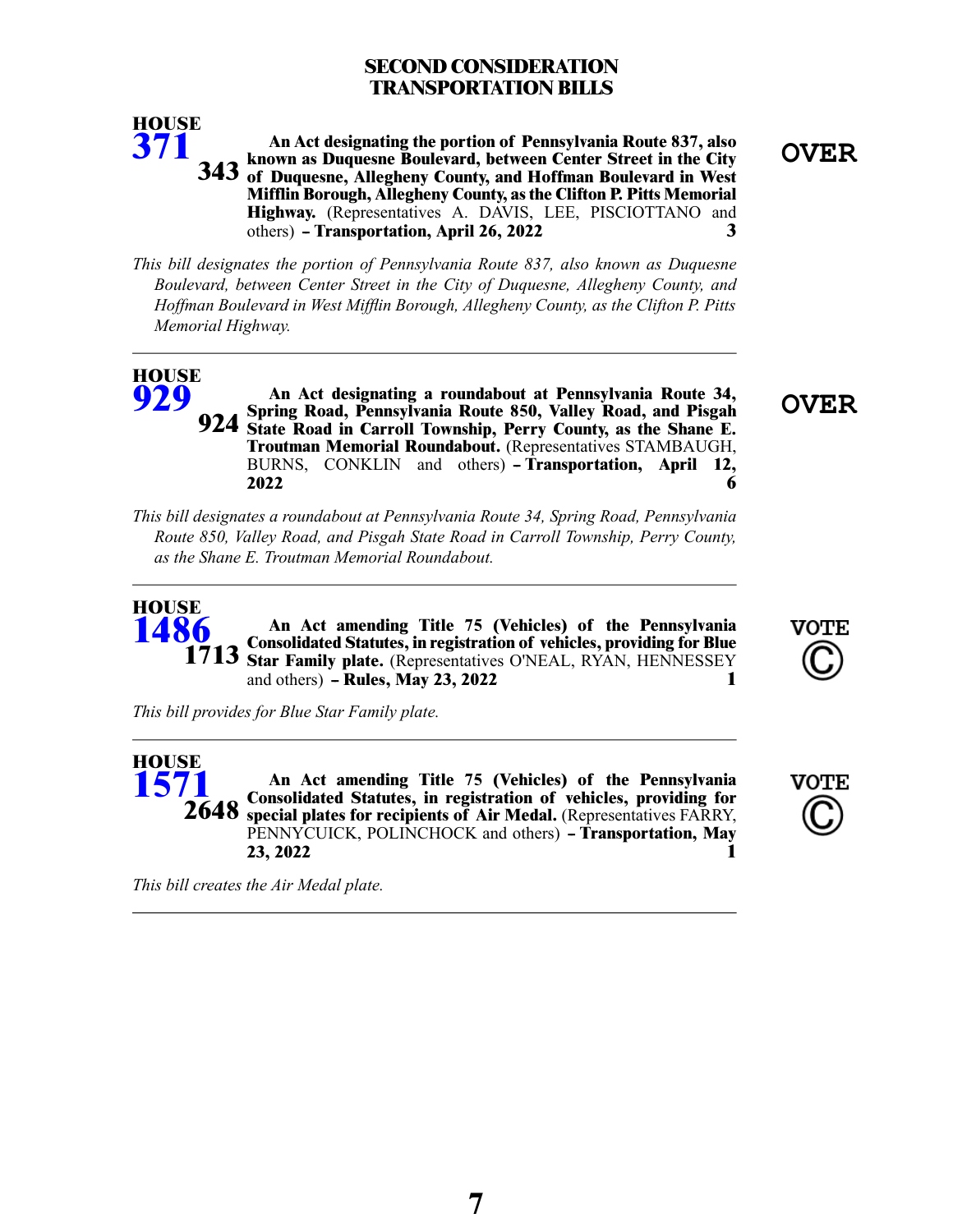# **SECOND CONSIDERATION TRANSPORTATION BILLS**

**OVER An Act designating a bridge, identified as Bridge Key 8517, carrying Pennsylvania Route 403 over the Stonycreek River in Ferndale Borough, Cambria County, as the Private First Class Lee 1825 David Meadows Memorial Bridge.** (Representatives RIGBY, E. NELSON, SMITH and others) **- Transportation, April 27, 2022** 2 **HOUSE [1641](/cfdocs/billinfo/billinfo.cfm?syear=2021&sind=0&body=H&type=B&bn=1641)**

*This bill designates a bridge carrying Pennsylvania Route 403 over the Stonycreek River in Ferndale Borough, Cambria County, asthe Private First Class Lee David Meadows Memorial Bridge.*

**OVER An Act designating a bridge, identified as Bridge Key 25507, on that portion of State Route 3006 over the Kinzua Creek in the census-designated place of Westline, Lafayette Township, McKean County, as the Westline Veterans Memorial Bridge.** (Representatives CAUSER, RAPP, BOROWICZ and others) **-- Transportation, April 27, 2022 2 HOUSE [1830](/cfdocs/billinfo/billinfo.cfm?syear=2021&sind=0&body=H&type=B&bn=1830) 2074**

*This bill designates a bridge on that portion of State Route 3006 over the Kinzua Creek in the census-designated place of Westline, Lafayette Township, McKean County, as the Westline Veterans Memorial Bridge.*

**OVER An Act amending Title 75 (Vehicles) of the Pennsylvania Consolidated Statutes, in general provisions, further providing for definitions; and, in licensing of drivers, further providing for school, examination or hearing on accumulation of points or excessive speeding, for driving while operating privilege is suspended or revoked and for establishment of schools.** (Representatives HENNESSEY, WARREN, WHEELAND and others) **-- Transportation, May 23, 2022 1 2649**

*This bill requires driver improvement courses for accumulation of points.*

**An Act amending Titles 74 (Transportation) and 75 (Vehicles) of the Pennsylvania Consolidated Statutes, in turnpike, further providing for definitions, for electronic toll collection and for annual hearing; in registration of vehicles, further providing for suspension of registration upon unpaid tolls; and, in powers of department and local authorities, further providing for provisions relating to fare evasion.** (Representatives WARNER, SCHLEGEL CULVER, KAUFFMAN and others) **- Transportation, May 23, 2022** 1 **HOUSE [2139](/cfdocs/billinfo/billinfo.cfm?syear=2021&sind=0&body=H&type=B&bn=2139) 2885**

*This bill requires V-toll notification to EZ pass holders.*

**HOUSE [1958](/cfdocs/billinfo/billinfo.cfm?syear=2021&sind=0&body=H&type=B&bn=1958)**

**VOTE**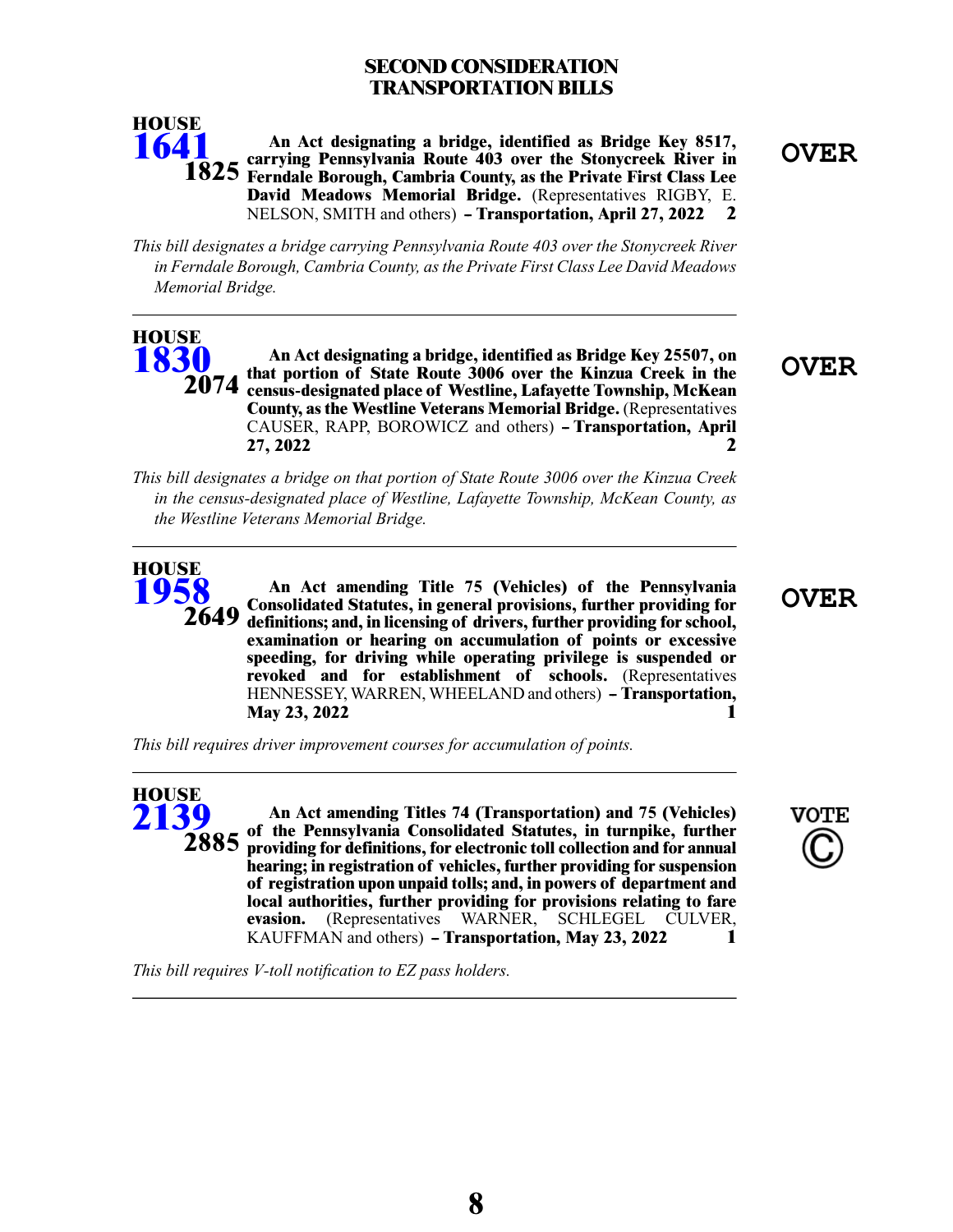# **SECOND CONSIDERATION TRANSPORTATION BILLS**



**An Act amending Title 75 (Vehicles) of the Pennsylvania Consolidated Statutes, in registration of vehicles, providing for contributions for the prevention of child abuse and neglect. 2851** (Representatives DeLISSIO, DELOZIER, HILL-EVANS and others) **-- Transportation, May 23, 2022 1**



*This bill provides for a Childrens Trust Fund donation check-off.*

**An Act amending Title 75 (Vehicles) of the Pennsylvania Consolidated Statutes, in taxes for highway maintenance and construction, further providing for allocation of proceeds. 3033** (Representatives MEHAFFIE, DELOZIER, HARKINS and others) **-- Transportation, May 23, 2022 1 HOUSE [2550](/cfdocs/billinfo/billinfo.cfm?syear=2021&sind=0&body=H&type=B&bn=2550)**



*This bill provides for Traffic Signal Modernization Pilot Program.*

#### **SECOND CONSIDERATION VETERANS AFFAIRS & EMERGENCY PREP. BILL**



An Act amending the act of October 31, 2006 (P.L.1210,<br>No.133), known as the Price Gouging Act, further providing for **CVER definitions, for price gouging prohibited and for investigation.** (Representatives MAKO, MALONEY, KAUFFMAN and others) - Rules January 26, 2022 others) **-- Rules, January 26, 2022 14**

*This bill provides for definitions, for price gouging prohibited and for investigation.*

#### **THIRD CONSIDERATION CONSUMER AFFAIRS BILL**

**OVER An Act providing for local solar program, for renewable energy credits and for powers and duties of the Pennsylvania Public Utility Commission.** (Representatives MIZGORSKI, BROOKS, ECKER and **2730** others) **-- Appropriations, February 09, 2022 Fiscal-Note Attached 11 HOUSE [1161](/cfdocs/billinfo/billinfo.cfm?syear=2021&sind=0&body=H&type=B&bn=1161)**

*This bill creates the PA Local Solar Program.*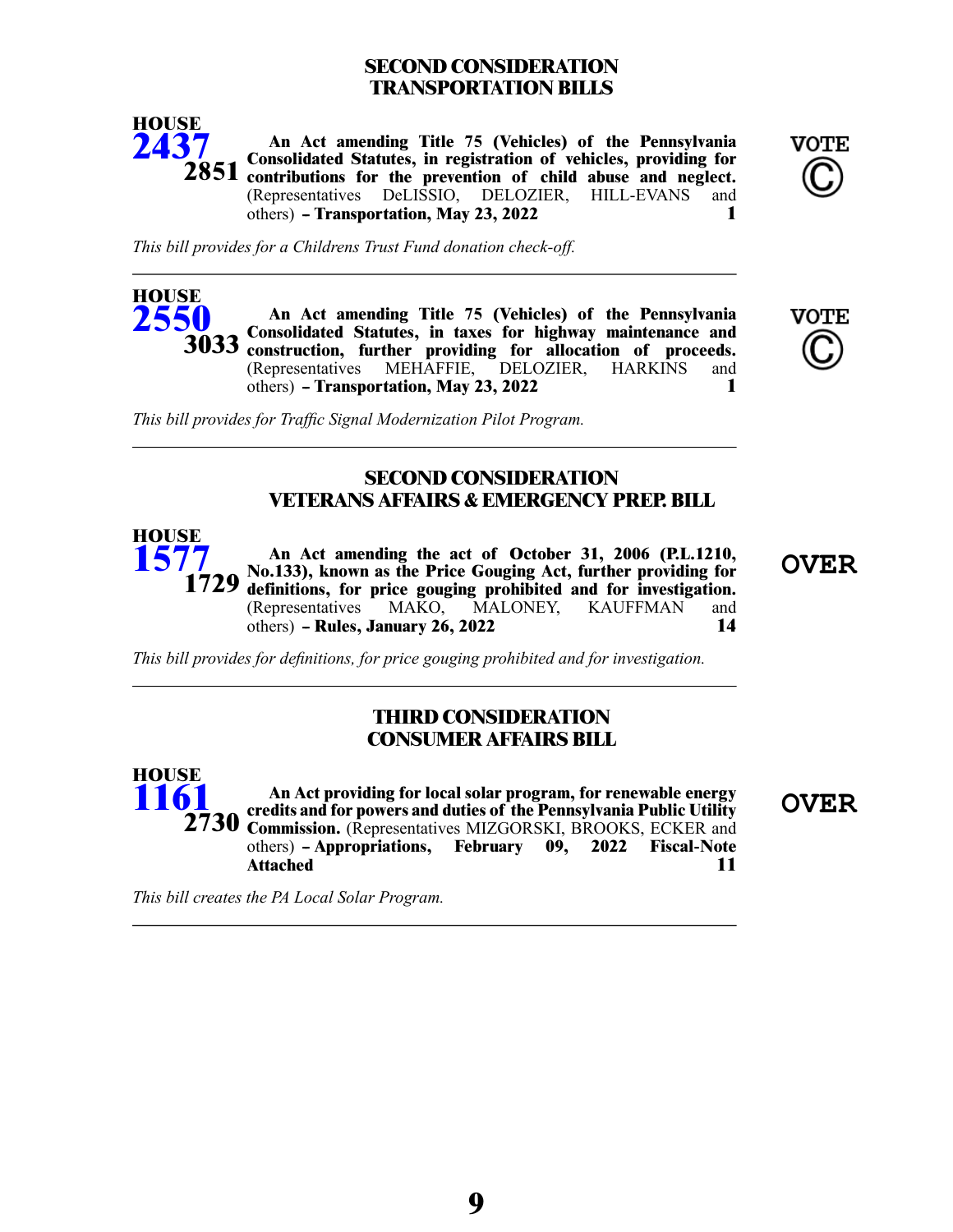#### **THIRD CONSIDERATION HEALTH BILL**



*This bill prohibits enforcement of covenants not to compete in health care practitioner employment agreements.*

#### **THIRD CONSIDERATION JUDICIARY BILL**

**OVER An Act amending Title 42 (Judiciary and Judicial Procedure) of the Pennsylvania Consolidated Statutes, in sentencing, further providing for sentencing generally.** (Representatives STEPHENS, BROOKS, DeLUCA and others) **- Appropriations, March 28, 2022 Fiscal-Note Attached 10 HOUSE [1590](/cfdocs/billinfo/billinfo.cfm?syear=2021&sind=0&body=H&type=B&bn=1590) 1747**

*This bill amends Title 42 to make sentencing guidelines presumptive for certain offenses involving firearms.*

#### **THIRD CONSIDERATION LABOR & INDUSTRY BILL**

**An Act amending the act of June 2, 1915 (P.L.736, No.338), known as the Workers' Compensation Act, in liability and compensation, further providing for compensable injuries, subrogation and proration.** (Representatives DAVANZO, DUNBAR, KAUFFMAN and others) **- Appropriations, April 13, 2022 Fiscal-Note Attached 5 911**



*This bill amends the Workers' Compensation Act to provide employers or their insurance the right to treat a third-party settlement related to a workers' compensation claim as a credit for future medical costs.*

#### **THIRD CONSIDERATION STATE GOVERNMENT BILL**



**HOUSE [922](/cfdocs/billinfo/billinfo.cfm?syear=2021&sind=0&body=H&type=B&bn=922)**

> **OVER An Act amending the act of June 3, 1937 (P.L.1333, No.320), known as the Pennsylvania Election Code, as follows: in preliminary provisions, further providing for definitions, providing for legislative authority over elections, establishing the Bureau of Election Audits and providing for special standing in challenges to the Election Code; in the Secretary of the Commonwealth, further providing for powers and duties of the Secretary of the Commonwealth and providing for reports on implementation of elections; in county boards of elections, further providing for powers and duties of**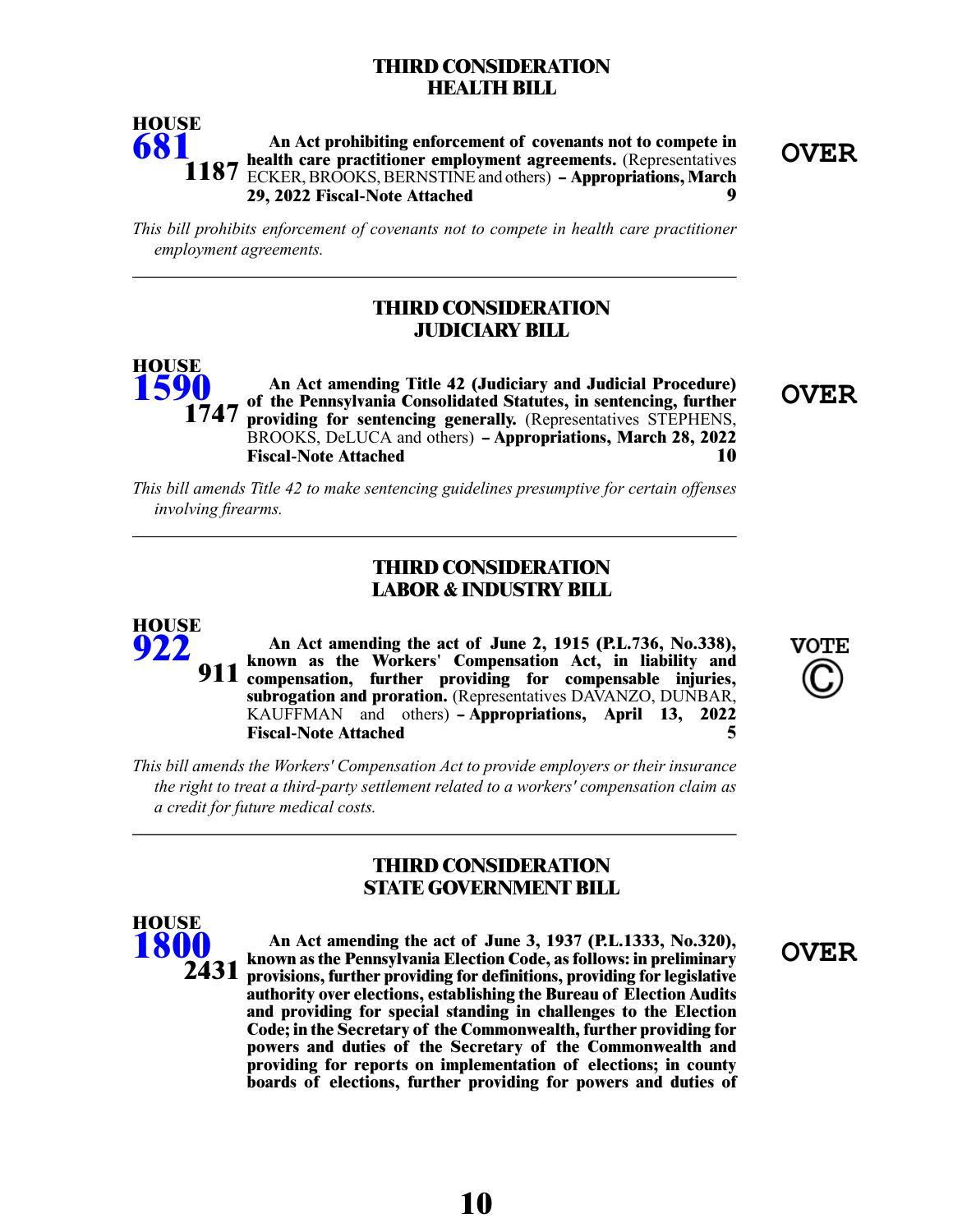#### **THIRD CONSIDERATION STATE GOVERNMENT BILL**

#### **[ CONTINUATION OF HOUSE BILL 1800 ]**

**county boards and providing for county boards of elections and satellite offices; in district election officers, further providing for district election boards and election, for qualifications of election officers, for tie votes for judge and inspector, for clerks of election and machine inspectors, for vacancies in election boards, appointment, judge and majority inspector to be members of majority party and minority inspector to be member of minority party, for election officers to be sworn, for oath of judge of election, for oaths of inspectors of election, for oaths of clerks of election, for oath of machine inspectors, for power of election officers to administer oaths, for compensation of district election officers and for appointment of watchers; in election districts and polling places, further providing for polling places to be selected by county board, for public buildings to be used where possible and portable polling places and for temporary polling places; providing for registration of electors; in ballots, further providing for form of official election ballot and for number of ballots to be printed and specimen ballots; in voting machines, further providing for examination and approval of voting machines by the Secretary of the Commonwealth, for requirements of voting machines, for preparation of voting machines by county election boards and for delivery of voting machines and supplies by county election boards to election officers; in electronic voting systems, further providing for experimental use of electronic voting systems and for statistical sample and providing for requirements of accessible voting machines and for voting system defects, disclosure, investigation and penalties; repealing provisions relating to voting apparatus bonds and providing for election equipment funding; in preparation for and conduct of primaries and elections, providing for voter's bill of rights, for senior voter's bill of rights and for disabled voter's bill of rights and further providing for delivery of ballots and supplies to judges of election, for time for opening and closing polls, for opening of polls, posting cards of instruction and notices of penalties and voters' rights and examination of voting machines, for manner of applying to vote, persons entitled to vote, voter's certificates, entries to be made in district register, numbered lists of voters and challenges, for assistance in voting and for deadline for receipt of valid voter registration application; in voting by qualified absentee electors, further providing for applications for official absentee ballots, for date of application for absentee ballot, for delivering or mailing ballots and for voting by absentee electors, providing for supervised voting by qualified absentee electors in certain facilities and further providing for canvassing of official absentee ballots and mail-in ballots; in voting by qualified mail-in electors, further providing for applications for official mail-in ballots, for date of application for mail-in ballot, for delivering or mailing ballots and for voting by mail-in electors; in Pennsylvania Election Law Advisory Board, further providing for Pennsylvania Election Law Advisory Board; providing for early voting by qualified electors; in returns of primaries and elections, further providing for returns to be open to public inspection and exceptions and for computation of returns by county board, certification and issuance of certificates of election;**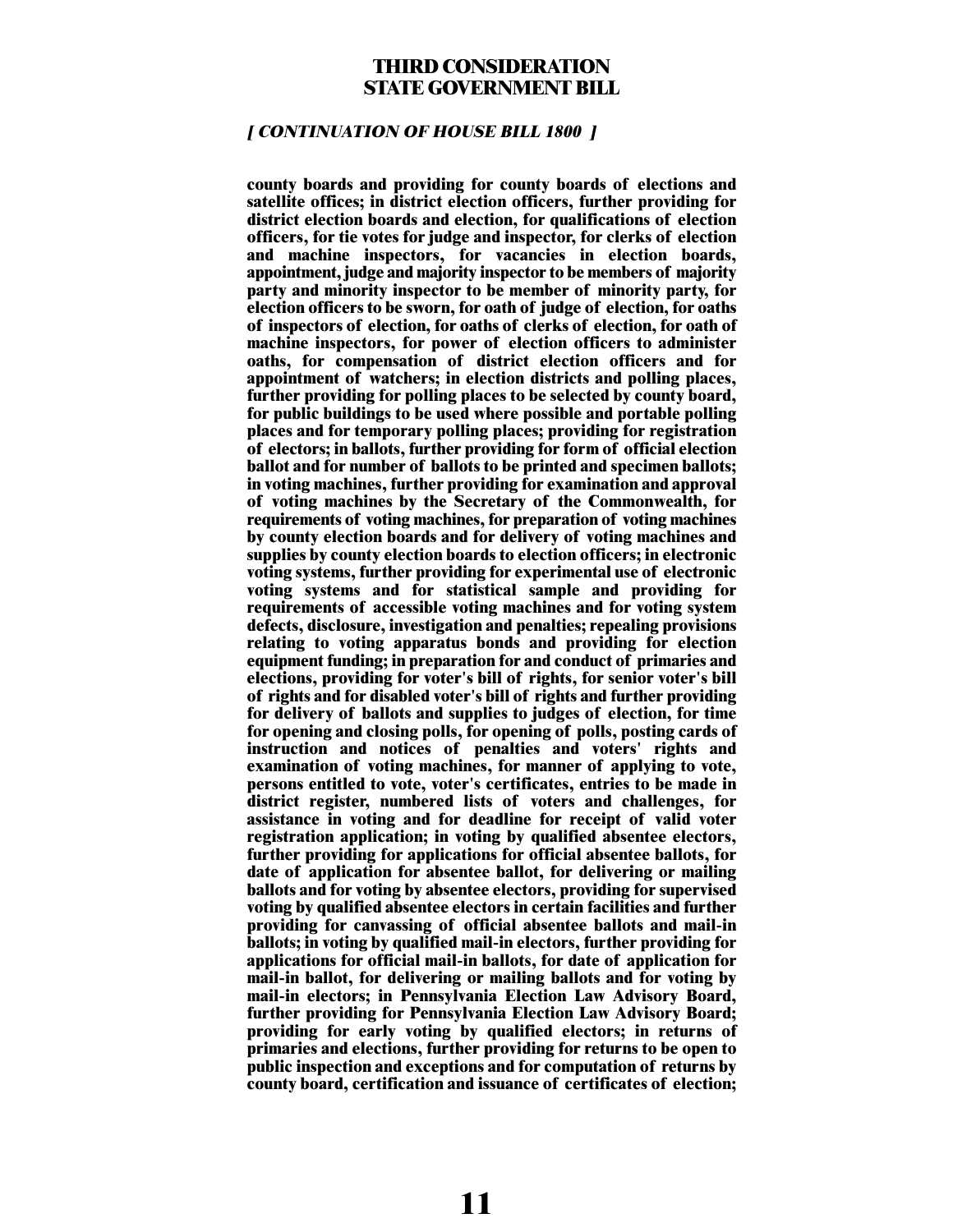#### **THIRD CONSIDERATION STATE GOVERNMENT BILL**

#### **[ CONTINUATION OF HOUSE BILL 1800 ]**

**in recounts and contest, providing for powers and duties of the Attorney General relating to elections and for powers and duties of district attorneys relating to elections; in penalties, further providing for disobeying lawful instructions, for perjury, for false affidavits of candidates, for refusal to permit inspection of papers, destruction or removal and Secretary of the Commonwealth, for refusal to permit inspection of papers, destruction or removal and county boards of elections, for insertion and alteration of entries in documents, removal and refusal to deliver, for refusal to permit overseers, watchers, attorneys or candidates to act, for driving away watchers, attorneys, candidates or overseers, for refusal to permit election officers, clerks and machine inspectors to act and driving away said persons, for refusal to administer oath and acting without being sworn, for violation of oath of office by election officers, for peace officers, failure to render assistance and hindering or delaying county board members and others, for nomination petitions and papers and offenses by signers, for false signatures and statements in nomination petitions and papers, for nomination petitions, certificates and papers, destruction, fraudulent filing and suppression, for offenses by printers of ballots, for unlawful possession of ballots and counterfeiting ballots, for forging and destroying ballots, for tampering with voting machines, for destroying, defacing or removing notices, et cetera, for police officers at polling places, for peace officer, failure to quell disturbances at polls and hindering or delaying election officers and others, for election officers permitting unregistered electors to vote, challenges and refusing to permit qualified electors to vote, for election officers refusing to permit elector to vote in proper party at primaries, for frauds by election officers, for prying into ballots, for interference with primaries and elections, frauds and conspiracy, for persons interfering in other districts, for assault and battery at polls, for unlawful assistance in voting, for election officers permitting unlawful assistance, for failure to keep and return record of assisted voters, for unlawful voting, for elector voting ballot of wrong party at primary, for repeat voting at elections, for removing ballots, for commissioners to take soldiers' votes, for fraudulent voting by soldiers, for bribery at elections, for receipts and disbursements of primary and election expenses by persons other than candidates and treasurers, for receipts of primary and election expenses by unauthorized persons, for contributions by corporations or unincorporated associations, for failure to file expense account, for prohibiting duress and intimidation of voters and interference with the free exercise of the elective franchise, for failure to perform duty, for hindering or delaying performance of duty, for violation of any provision of act and for violations of provisions relating to absentee and mail-in ballots and providing for unlawful collection**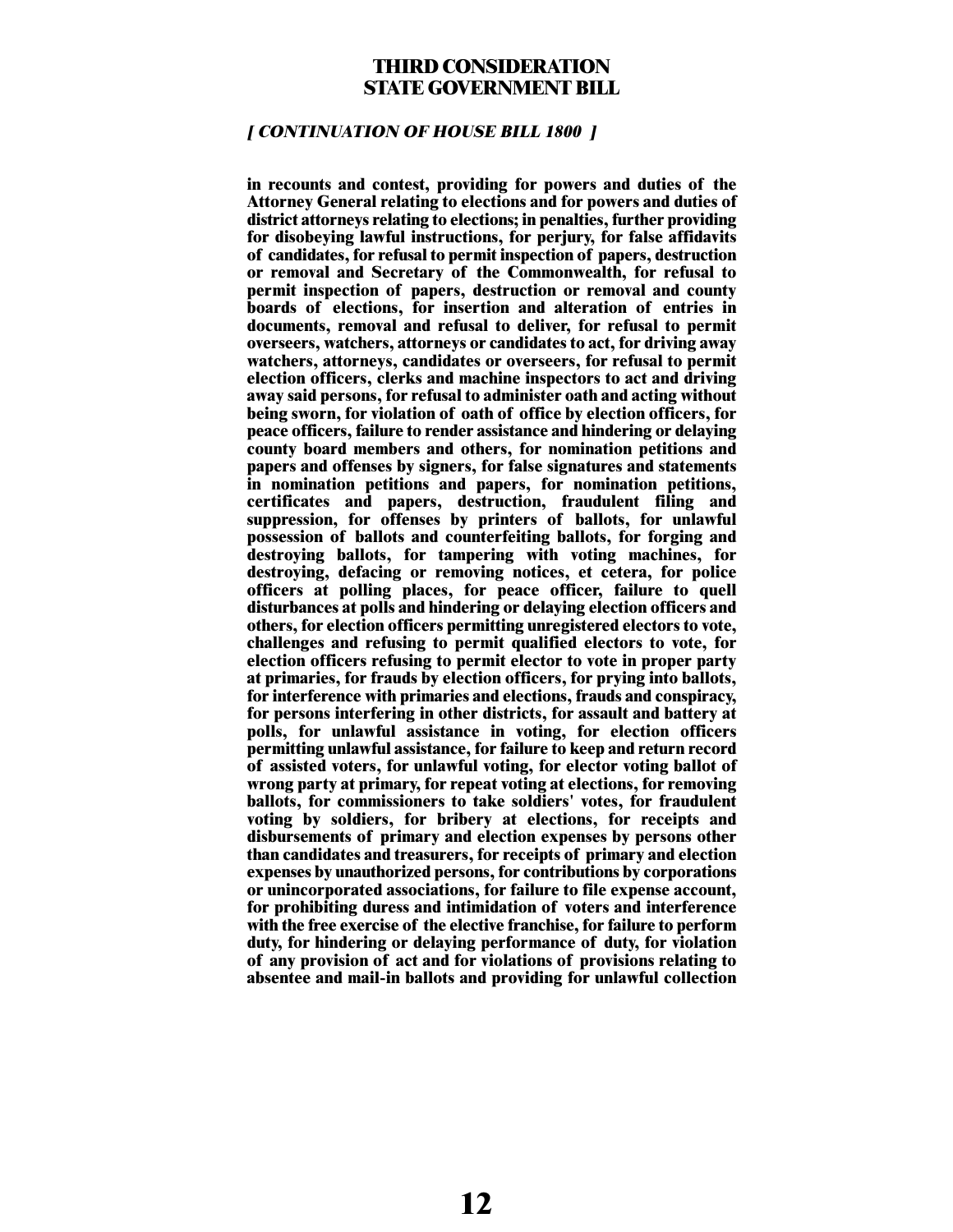### **THIRD CONSIDERATION STATE GOVERNMENT BILL**

#### **[ CONTINUATION OF HOUSE BILL 1800 ]**

**of ballots and for prohibiting duress and intimidation of elections officials; providing for reimbursements and withholding; and making an appropriation and making a related repeal.** (Representatives GROVE, RYAN, STAMBAUGH and others) **- Appropriations, March**<br>**8 30, 2022 Fiscal-Note Attached 8**

*This bill provides for legislative authority over elections, establishing the Bureau of Election Audits and providing for special standing in challenges to the Election Code.*

#### **THIRD CONSIDERATION VETERANS AFFAIRS & EMERGENCY PREP. BILL**

**OVER An Act regulating certain smoke alarms; providing for dwelling unit owner and tenant responsibilities; and prescribing penalties. 2422** (Representatives POLINCHOCK, FARRY, BROOKS and others) **-- Appropriations, April 11, 2022 Fiscal-Note Attached 7 HOUSE [860](/cfdocs/billinfo/billinfo.cfm?syear=2021&sind=0&body=H&type=B&bn=860)**

*This bill establishes the Smoke Alarm Responsibility Act.*

## **RESOLUTIONS**

| <b>HOUSE</b><br>19 | A Resolution honoring the life and legacy of Dr. Martin Luther<br>185 King, Jr., and recognizing the week of January 18 through 24, 185 2021, as "Martin Luther King, Jr., Week of Remembrance" in<br>Pennsylvania. (Representatives GAINEY, HENNESSEY, HILL-EVANS<br>and others) - State Government, April 26, 2022   | OVER        |
|--------------------|------------------------------------------------------------------------------------------------------------------------------------------------------------------------------------------------------------------------------------------------------------------------------------------------------------------------|-------------|
| <b>HOUSE</b><br>74 | A Resolution directing the Legislative Budget and Finance<br>868 Committee to conduct a study and issue a report on the current<br>868 status, management and benefits of conservation corridors in this<br>Commonwealth. (Representatives DALEY, KAUFER, FRANKEL and<br>others) - Transportation, March 30, 2022<br>x | <b>OVER</b> |
| <b>HOUSE</b>       | A Resolution adopting a temporary Rule of the House of<br>Depresentatives relating to guidance from the Centers for Disease                                                                                                                                                                                            |             |

**OVER A Resolution adopting a temporary Rule of the House of Representatives relating to guidance from the Centers for Disease 1615** Control (CDC) minimizing the spread of COVID-19. (Representative CUTLER) **-- Rules, March 28, 2022 10**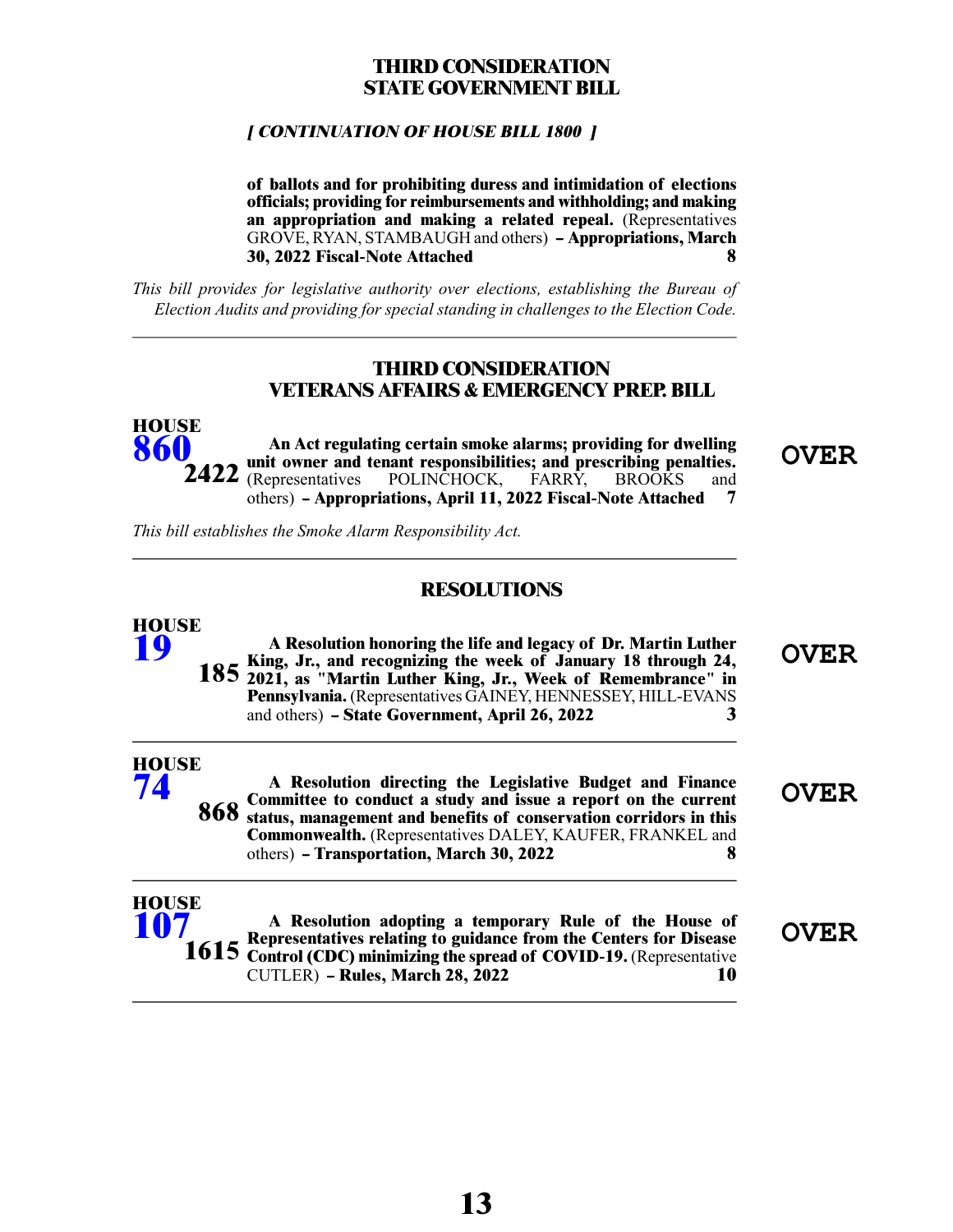#### **RESOLUTIONS**



#### **VETO MESSAGES**

**OVER An Act amending Titles 18 (Crimes and Offenses) and 53 (Municipalities Generally) of the Pennsylvania Consolidated 1706** Statutes, in firearms and other dangerous articles, further providing **for limitation on the regulation of firearms and ammunition; and, in preemptions, providing for regulation of firearms and ammunition.** (Representatives DOWLING, METCALFE, GREINER others) **-- February 7, 2022**



**HOUSE [979](/cfdocs/billinfo/billinfo.cfm?syear=2021&sind=0&body=H&type=B&bn=979)**

> **OVER An Act amending Title 8 (Boroughs and Incorporated Towns) of the Pennsylvania Consolidated Statutes, in creation and alteration, further providing for definitions, for contiguous areas, for 2928 applications, for borough advisory committee, for adjustment of indebtedness, for judicial adjustment, for judicial adjustment award proceedings, for compensation, expenses and costs, for territory located in multiple counties and for bond issues and taxation; in associations and organizations, further providing for associations and organizations for mayors; in elections of officers, further providing for eligibility; in powers, duties and rights of appointed officers and employees, further providing for appointments and incompatible offices and for police serving under cooperative**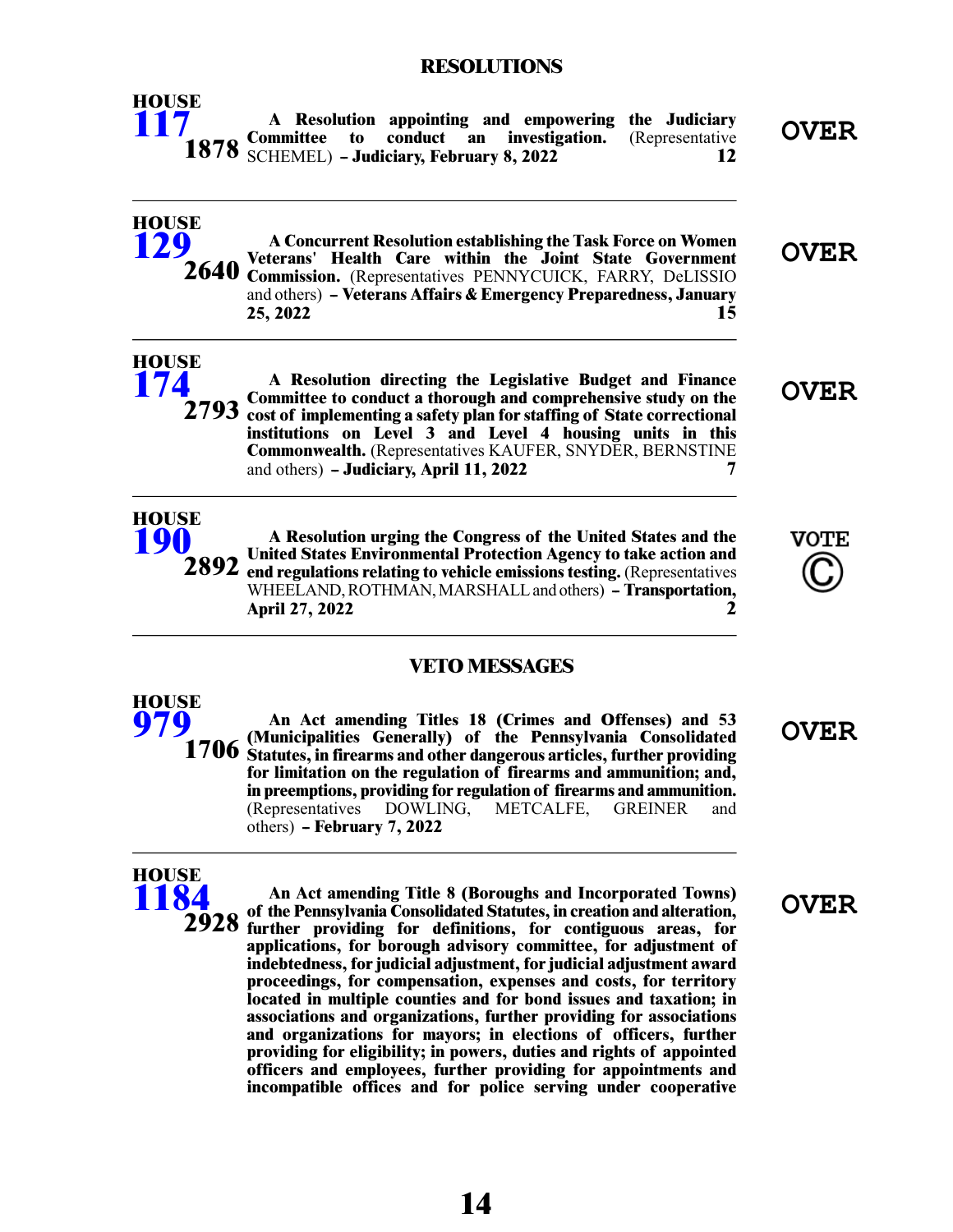#### **[ CONTINUATION OF HOUSE BILL 1184 ]**

**agreement or contract; in corporate powers, further providing for specific powers; in taxation and finance, further providing for investment of funds; providing for solid waste collection and disposition; and, in ordinances, further providing for ordinances** and resolutions and for publication. (Representatives MOUL, JAMES, AND KNOWLES) **-- April 25, 2022**

## **HOUSE [1300](/cfdocs/billinfo/billinfo.cfm?syear=2021&sind=0&body=H&type=B&bn=1300) 1869**

**OVER An Act amending the act of June 3, 1937 (P.L.1333, No.320), known as the Pennsylvania Election Code, as follows: in preliminary provisions, further providing for definitions, providing for legislative authority over elections, establishing the Bureau of Election Audits and providing for special standing in challenges to the Election Code; in the Secretary of the Commonwealth, further providing for powers and duties of the Secretary of the Commonwealth and providing for reports on implementation of elections; in county boards of elections, further providing for powers and duties of county boards and providing for county boards of elections and satellite offices; in district election officers, further providing for qualifications of election officers, for compensation of district election officers and for appointment of watchers; providing for registration of electors; in ballots, further providing for form of official election ballot and for number of ballots to be printed and specimen ballots; in voting machines, further providing for examination and approval of voting machines by the Secretary of the Commonwealth, for requirements of voting machines, for preparation of voting machines by county election boards and for delivery of voting machines and supplies by county election boards to election officers; in electronic voting systems, further providing for experimental use of electronic voting systems and for statistical sample and providing for requirements of accessible voting machines; in voting apparatus bonds, providing for voting system defects, disclosure, investigations and penalties; in preparation for and conduct of primaries and elections, providing for voter's bill of rights, for senior voter's bill of rights, for disabled voter's bill of rights and further providing for time for opening and closing polls, for manner of applying to vote, persons entitled to vote, voter's certificates, entries to be made in district register, numbered lists of voters and challenges and for deadline for receipt of valid voter registration application; in voting by qualified absentee electors, further providing for applications for official absentee ballots, for date of application for absentee ballot, for delivering or mailing ballots, for voting by absentee electors, providing for supervised voting by qualified absentee electors in certain facilities and further providing for canvassing of official absentee ballots and mail-in ballots; in voting by qualified mail-in electors, further providing for applications for official mail-in ballots, for date of application for mail-in ballot, for delivering or mailing ballots and for voting by mail-in electors; in Pennsylvania Election Law Advisory Board, further providing for Pennsylvania Election Law Advisory Board; providing for early voting by qualified electors; in returns of primaries and elections, further providing for returns to be open to**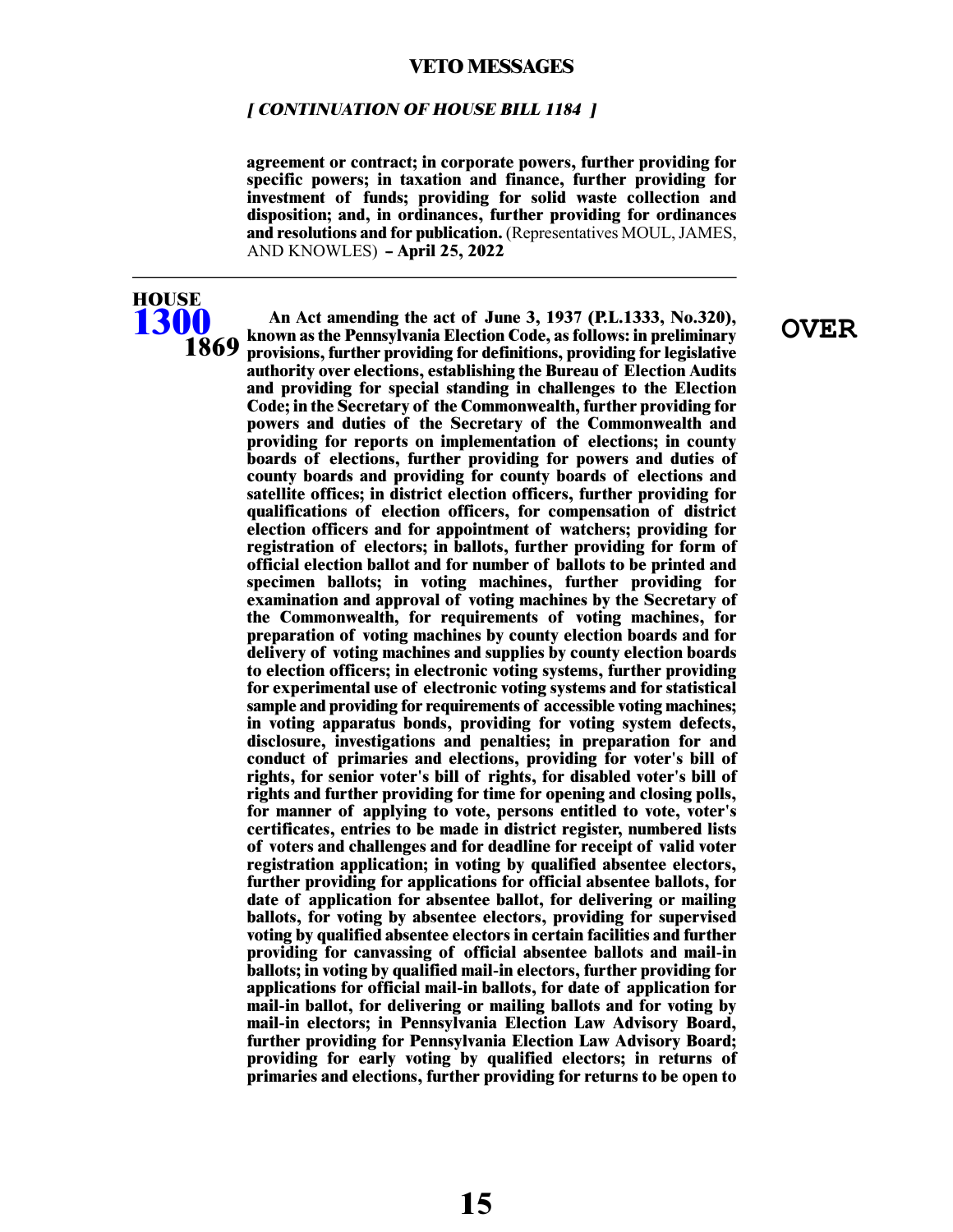#### **[ CONTINUATION OF HOUSE BILL 1300 ]**

**public inspection and exceptions and for computation of returns by county board, certification and issuance of certificates of election; in recounts and contest, providing for powers and duties of the Attorney General relating to elections; in penalties, further providing for disobeying lawful instructions, for perjury, for false affidavits of candidates, for refusal to permit inspection of papers, destruction or removal and Secretary of the Commonwealth, for refusal to permit inspection of papers, destruction or removal and county boards of elections, for insertion and alteration of entries in documents, removal and refusal to deliver, for refusal to permit overseers, watchers, attorneys or candidates to act, for driving away watchers, attorneys, candidates or overseers, for refusal to permit election officers, clerks and machine inspectors to act and driving away said persons, for refusal to administer oath and acting without being sworn, for violation of oath of office by election officers, for peace officers, failure to render assistance and hindering or delaying county board members and others, for nomination petitions and papers and offenses by signers, for false signatures and statements in nomination petitions and papers, for nomination petitions, certificates and papers, destruction, fraudulent filing and suppression, for offenses by printers of ballots, for unlawful possession of ballots and counterfeiting ballots, for forging and destroying ballots, for tampering with voting machines, for destroying, defacing or removing notices, et cetera, for police officers at polling places and for peace officer, failure to quell disturbances at polls, hindering or delaying election officers and others, for election officers permitting unregistered electors to vote, challenges and refusing to permit qualified electors to vote, for election officers refusing to permit elector to vote in proper party at primaries, for frauds by election officers, for prying into ballots, for interference with primaries and elections, frauds and conspiracy, for persons interfering in other districts, for assault and battery at polls, for unlawful assistance in voting, for election officers permitting unlawful assistance, for failure to keep and return record of assisted voters, for unlawful voting, for elector voting ballot of wrong party at primary, for repeat voting at elections, for removing ballots, for commissioners to take soldiers' votes, for fraudulent voting by soldiers, for bribery at elections, for receipts and disbursements of primary and election expenses by persons other than candidates and treasurers, for receipts of primary and election expenses by unauthorized persons, for contributions by corporations or unincorporated associations, for failure to file expense account, for prohibiting duress and intimidation of voters and interference with the free exercise of the elective franchise, for failure to perform duty, for hindering or delaying performance of duty, for violation of any provision of act, for violations of provisions relating to absentee and mail-in ballots and providing for unlawful collection of ballots and prohibiting duress and intimidation of elections officials; providing for reimbursements and withholding; and making a related repeal.** (Representatives GROVE, RYAN, E. NELSON and others) **-- September 20, 2021**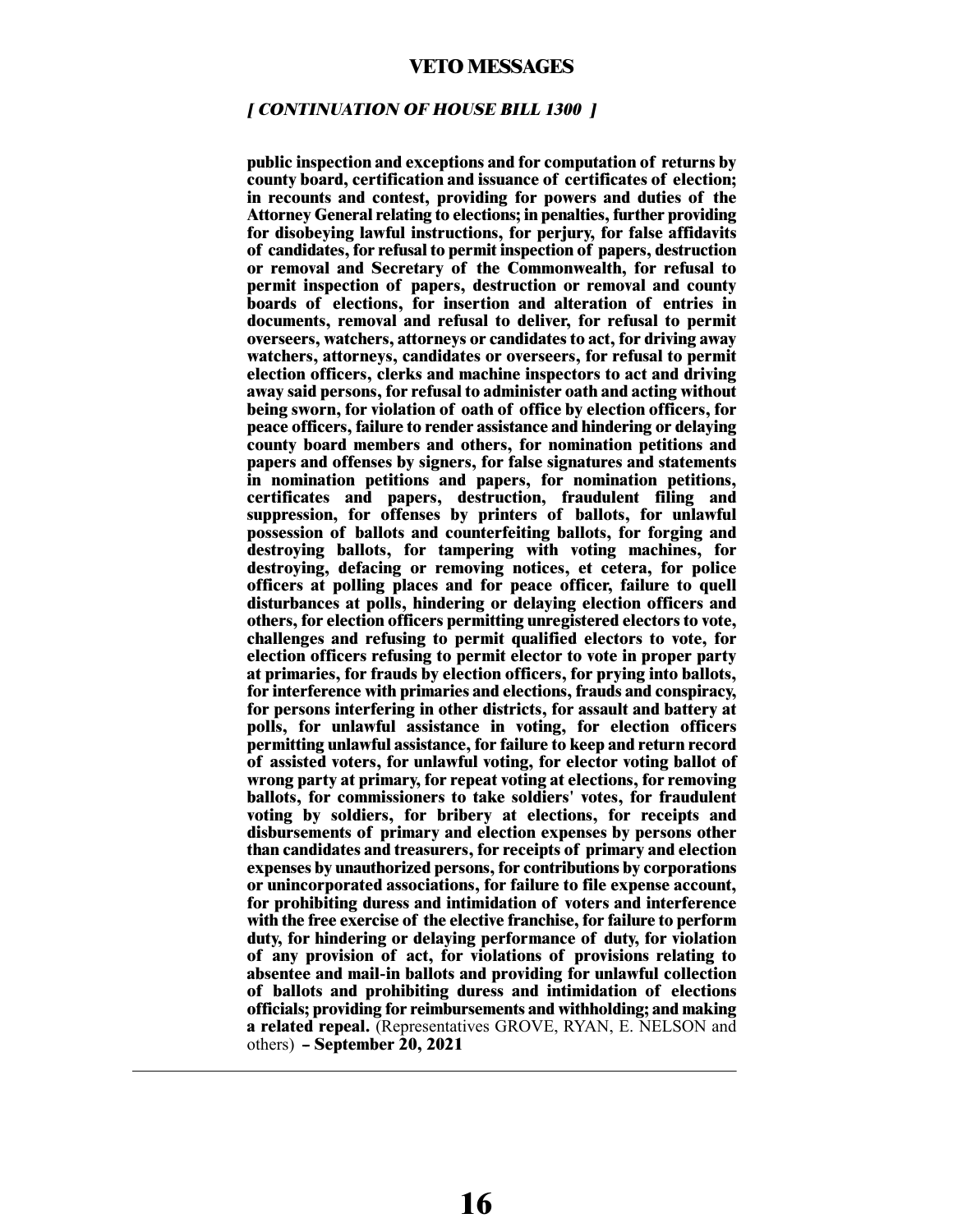## **VETO MESSAGES**



**OVER An Act amending the act of March 10, 1949 (P.L.30, No.14), known as the Public School Code of 1949, in terms and courses of** 2272 study, providing for online curriculum availability. (Representatives LEWIS, KAUFFMAN, LEWIS DELROSSO and others) **-- January 10, 2022**



**OVER An Act apportioning this Commonwealth into congressional districts in conformity with constitutional requirements; providing for the nomination and election of Congressmen; and requiring 2541 publication of notice of the establishment of congressional districts following the Federal decennial census.** (Representative GROVE) **-- February 7, 2022**